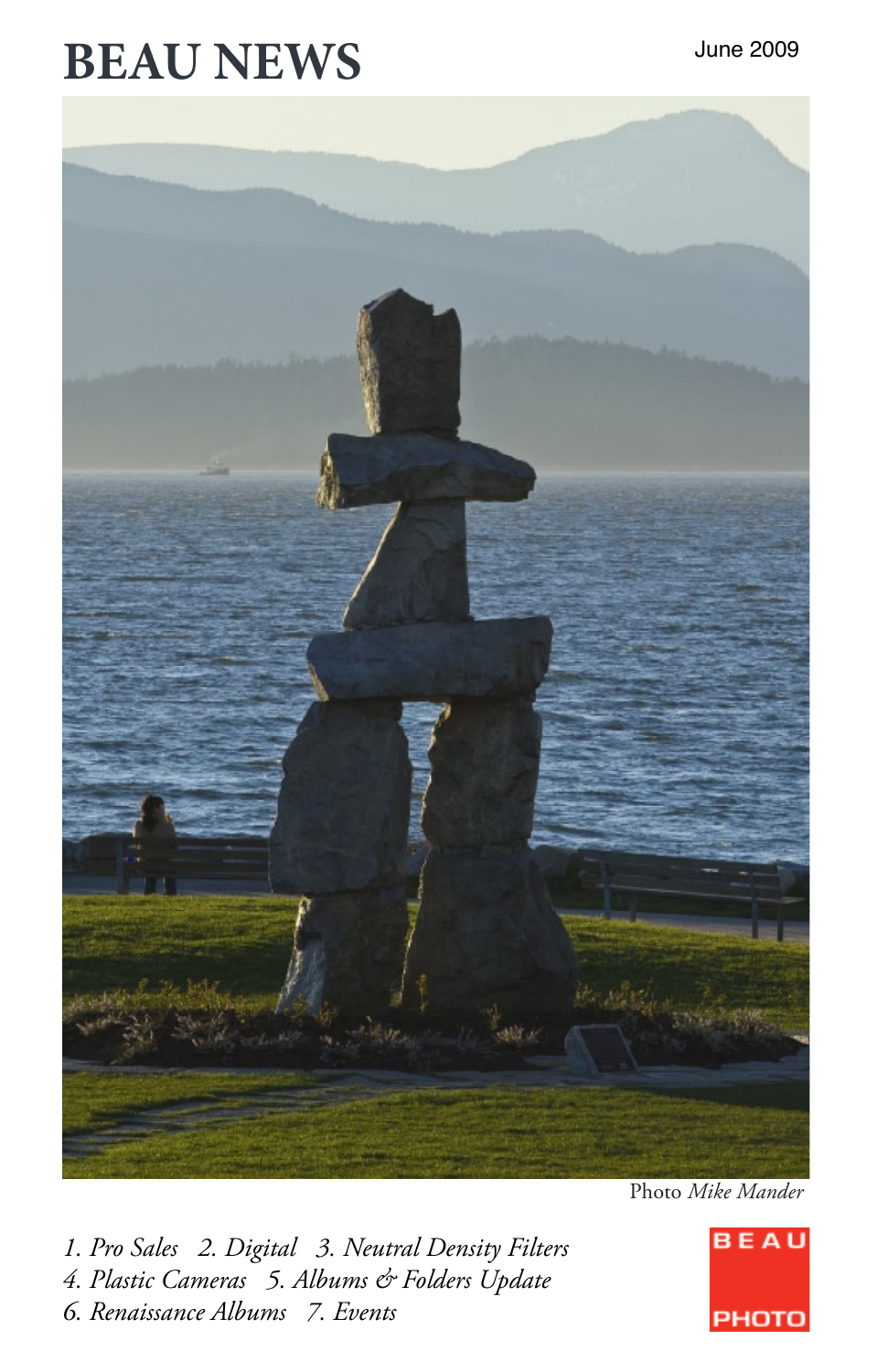## **1. PRO SALES** *Ken*

#### **Datacolor Spyder Cube**

New to Beau Photo is the Spyder Cube. This is really an ingenious little product - It is basically a cube that acts as a multi-level grayscale. The surfaces of the cube contain **white, grey and two shades of black**. The second shade of black has a hole in its centre, archiving the darkest black possible. Colour and exposure balance is performed in a 4-step process, which is a bit onerous for those who are used to single-step white balance,

but if you follow the process you may find that you will get the best results ever. With the Spyder Cube you are able to adjust white balance and correct exposure, brightness, as well as setting your levels for the whites and blacks in your photographs.

#### **Datacolor Spyder Cube** *\$70.95*

#### **Pocket Wizards On The Move**

The first shipment of Pockert Wizard **Mini TT1** and **Flex TT5** units have arrived in Canada. Although it is doubtful that Beau Photo will get any of the shipment, this is the first encouraging news in a while. **For all of you who have pre-ordered at the special pricing, we will be fulfilling requests in the order in which they were placed.** We have no exact ETA at this moment but will keep you informed as things progress.

## **2. DIGITAL** *Mike*

#### **Nikon D3/D3X Instant Rebates and Sale**

For the month of June, Nikon is offering a **\$250 instant rebate on the D3 and D3X bodies**.In addition, Beau Photo is putting a killer sale on the Nikon D3 as well! Our normal price for the D3X is \$8995, so after this instant rebate, your price is **only \$8745 for a D3X body**. Even better, Beau Photo is putting the D3 on sale for an incredible \$4899 and after the \$250 rebate, you will only be paying **\$4649 for a D3 body!** "Take that!" US exchange rate - *Hah!*

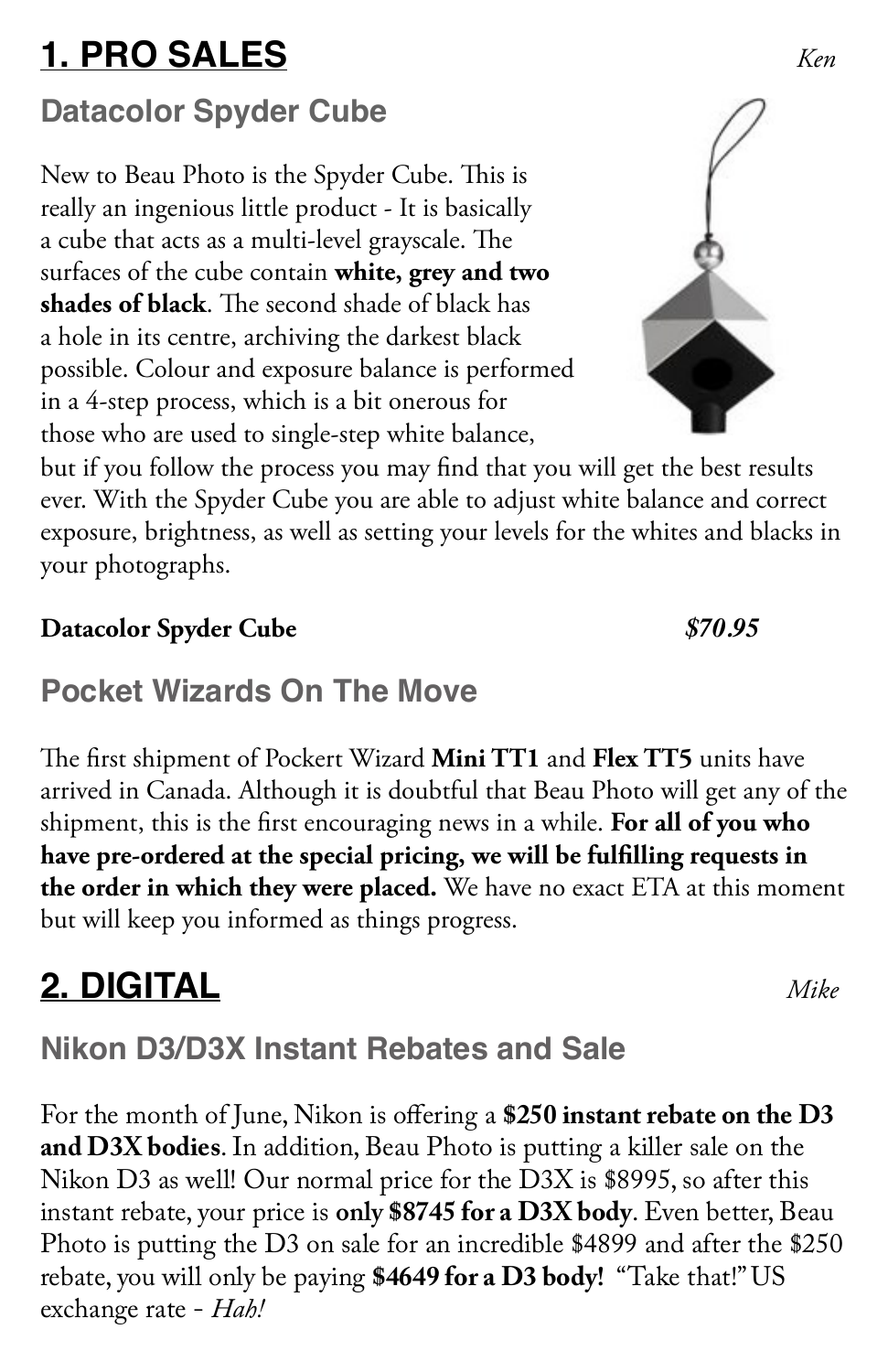#### **Nikon D3/D3X Extended Service Program**

New from Nikon Canada is the D3/D3X Extended Service Program. For **a period of two years** from the date of original purchase, this includes *Unlimited Image Sensor Cleanings; Two Comprehensive Check-ups and Cleanings; Routine Adjustments; and Firmware Updates* as needed. This program is offered at no cost to the customer, provided they are a Canadian resident and their D3/D3X camera was purchased from an Authorized Nikon Canada Dealer such as ourselves.

Not only does this phenomenal offer apply to all new purchases from March 30, 2009 but it also grandfathers all new D3/D3X bodies purchased from an Authorized Nikon Canada Dealer since the launch of these models until two years after the date of original purchase, or until March 30, 2010, whichever period is greater.

#### **Hasselblad Product Presentation - June 9th!**

Join Hasselblad USA and Beau Photo Supplies as they introduce and demonstrate the latest Hasselblad digital technology. See all latest technology including the **H3DII camera system, Hasselblad Tilt & Shift Adaptor** and **the new 35mm-90mm zoom lens**. Also, learn about the latest release of the cutting edge software interface - **Phocus**.

Experts will be available to answer all your questions about the hottest medium format digital solutions on the market today.

#### *When:* **June 9th from 4:00pm-7:00pm**

*Schedule:* **Hasselblad Presentation: 4:00pm-4:45pm Q&A and Hands-On with Products: 4:45pm-7:00pm**

*Where:*

**Raymond Lum Studios 1810 Pine St Vancouver, BC V6J 3C9 604-731-0131**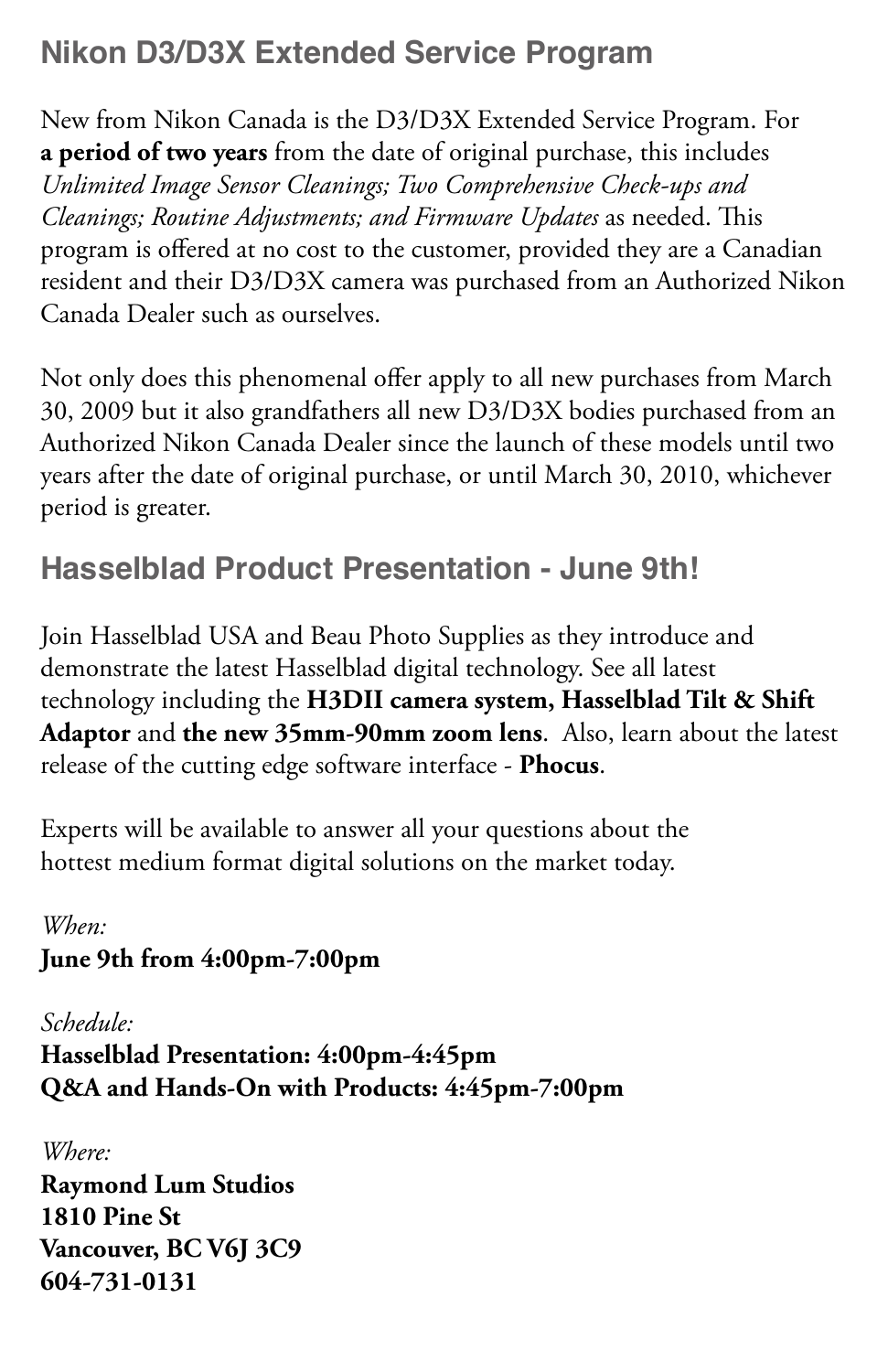# **BEAU PHOTO**

## PHASEONE

**Beau Photo is pleased to announce an evening with Phase One on June 16th 2009 at 6:00 PM.** 

**"The Creative Mind of professional photographers should never be limited by technology, our goal is to deliver products equal to the creativity of the worlds best photographers." Dr. Claus VP of Research and Development at Phase One** 

**Phase One, a recognized leader in image technology with digital backs offers ultimate image quality with the integration of the lens, camera, digital back and software.** The Phase One 645 camera system raises the bench mark for quality. Phase One engineers have taken advantage of complete integration, optimizing image quality from capture to processed image. Advanced communication between lens, camera body, and P+ back enhance performance and by doing so, increase your capture possibilities.

**Mark Tuesday June 16th on your calendar**, and join us at Ray Lum's Studio for an evening of inspiration and information. Walter Borchenko is coming from Toronto to do a two hour presentation on the Phase One camera and the Capture One 4 Pro software. Walter is a active photographer and has written numerous articles for Phase One. He also developed Capture-U, an online subscription-based training site for Capture One 4 Pro. Walter's presentations are both enjoyable and informative, you won't want to miss this event.



We will have cameras and backs for you to try and be amazed by. As well we will also be giving out free trial versions of Capture One 4 Pro. This is a great opportunity to



find out more about Phase One and have your questions answered . This is a free event sponsored by Beau Photo for all **CAPIC**  and **PPABC** members. Please RSVP to Ken Shymka by email at prosales@beauphoto.com or by phone 604 734- 7771

**Ray Lums's Studio** is located at: 1810 Pine Street in Vancouver (Near 2nd and Pine)

Photo D Peter Syanson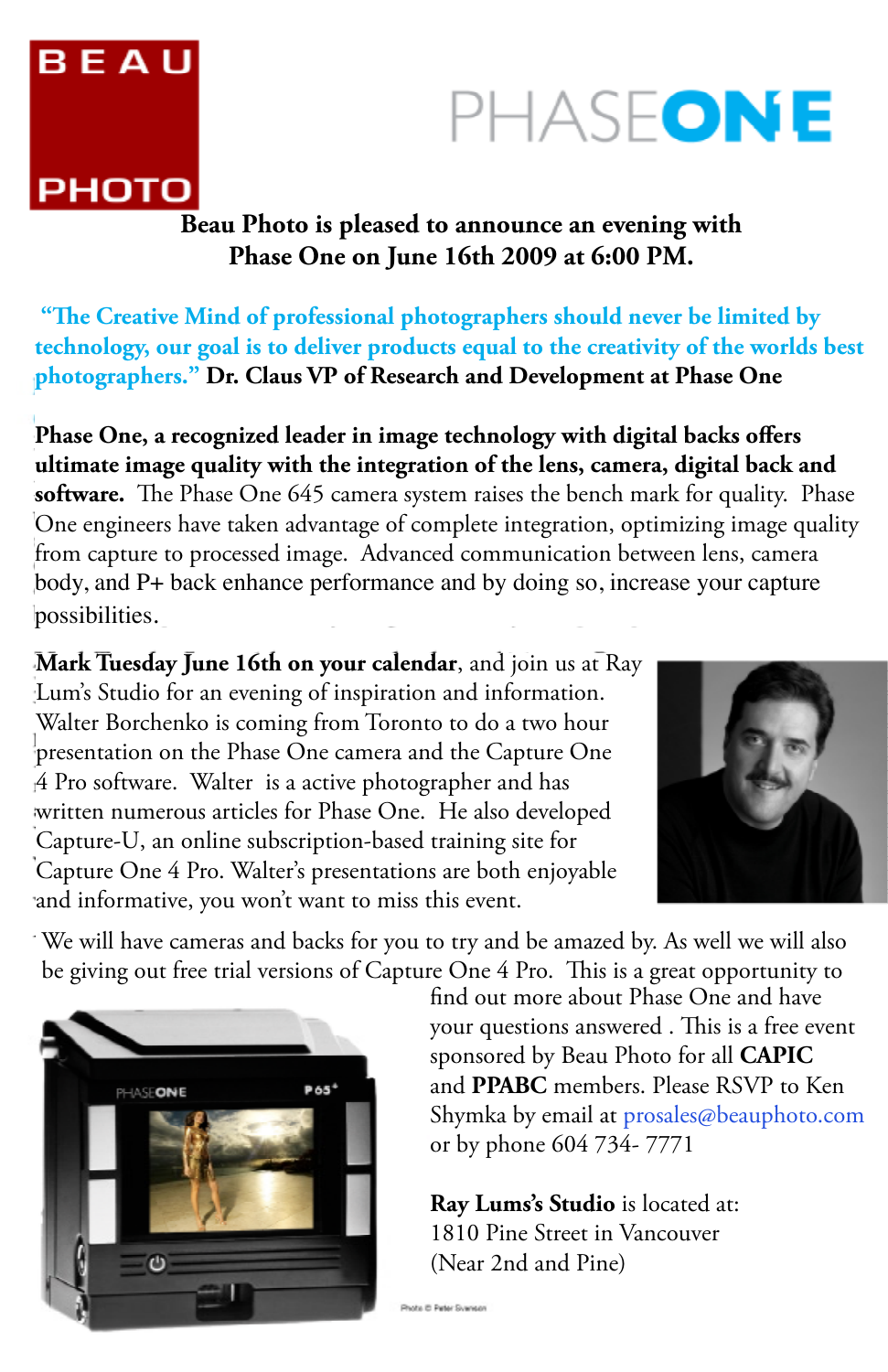### **3. B+W Neutral Density Filters** *Jason*

*A Neutral Density Filter reduces the light of all wavelengths equally. This allows the photographer greater flexibility in choosing aperture or exposure times.*



1. **Shallower depth of field** - Shooting a subject and you want a shallow depth of field to isolate your subject. Depending on the camera you are using, you might be limited by the maximum shutter speed you could set. A Neutral Density filter will allow you to utilize wider apertures for the maximum shutter speed.

2. **Slower shutter speed** - A typical example is when shooting waterfalls. To capture that smooth, milky water effect, you would need slow shutter speeds. Speeds that are not used on a sunny or even light overcast day. Neutral Density filters are indispensable in these situations to allow the photographer to dial down shutter speeds.

**B+W** makes Neutral Density filters in the following densities: **1, 2, 3, 6 & 10 stops**. The 1, 2 & 3 stop filters can be found in many a photographer's bag, but the 6 & 10 stop filters are some rare beasts indeed! These very dark filters do give a slight warming effect, but they allow the photographer to take multi-second exposures in broad daylight that can create some very surreal effects such as making people disappear from a busy street!

#### **B+W 1.8-64X (106) 6-stop ND**

This B+W Neutral Density Filter reduces the light by **6 f-stops**. With this filter and without changing the f-stop, a shutter speed of 1/60sec is changed to a full second, thus requiring the use of a tripod. Flowing water is rendered as flowing in the photograph, and people moving in streets are dissolved in un-sharpness or become invisible. Due to its higher transmission in the red beyond 660 nm, this filter brings a slightly warm tone to color photographs. If this effect is undesirable, a B+W UV-/IR-Blocking Filter 486 in front of the neutral density filter (not behind it!) remedies that situation. **\$172.95** *for 77mm size*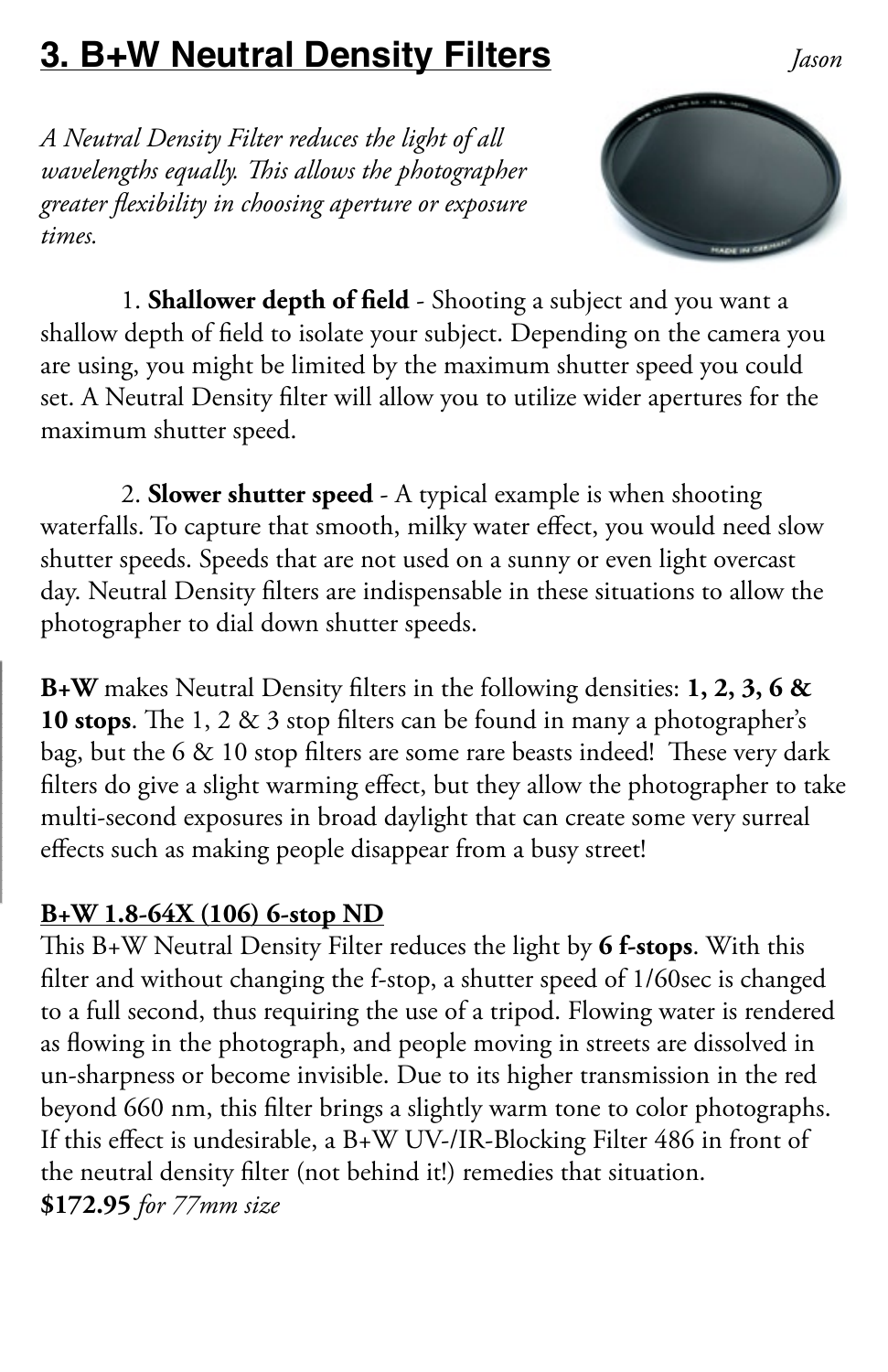#### **B+W 3.0-1000X (110) 10-stop ND**

With a light intensity reduction of 10 f-stops, this B+W Neutral Density Filter has a slightly stronger warm tone than the ND 106. Its principal field of application is the observation and documentation of industrial processes with extreme brightness, such as steel furnaces, incinerators, glowing filaments in halogen and other bulbs. Very cool effects can be done with crowded places and the seashore!

**\$172.95** *for 77mm size*

|      | Attenuation Factor   Filter Optical Density   F-stop Reduction $\frac{8}{10}$ Transmittance |   |         |
|------|---------------------------------------------------------------------------------------------|---|---------|
|      | 0.3                                                                                         |   | 50%     |
|      | 0.6                                                                                         |   | 25%     |
|      | 0.9                                                                                         |   | 12.5%   |
| 64   | 1.8                                                                                         | Ω | 1.5625% |
| 1000 | 3.0                                                                                         |   | <1      |

## **4. Plastic Cameras** *Dennis*

#### **Diana+ 35mm Back & Splitzer**

Lomographic Society is keeping fans in awe by designing new and exciting accessories for the **Diana+** camera. The **35mm back**  is a convenient option for those who enjoy the



camera, but prefer the affordability and easy development of 35mm film. Fully interchangeable, the back contains two integrated exposure counters which show the frame number, as well as options for four different image formats: *Panoramic with sprocket holes (33 x 48mm), standard panoramic (24 X 48mm), standard landscape(24 X 36mm), and square with sprocket holes (33 X 34mm)*. The **Splitzer** is a multiple image slicing tool that goes on top of the Diana+ lens. The simplicity of the Splitzer allows you to slice and dice photographs by only twisting the blade, and expose portions which have not been covered by the blade. One could produce half or multiple frame effects on the same photograph, or go to the extremes of overexposing to create something extraordinary. *Diana+ 35mm back* **\$54.50** *Splitzer* **\$15.80**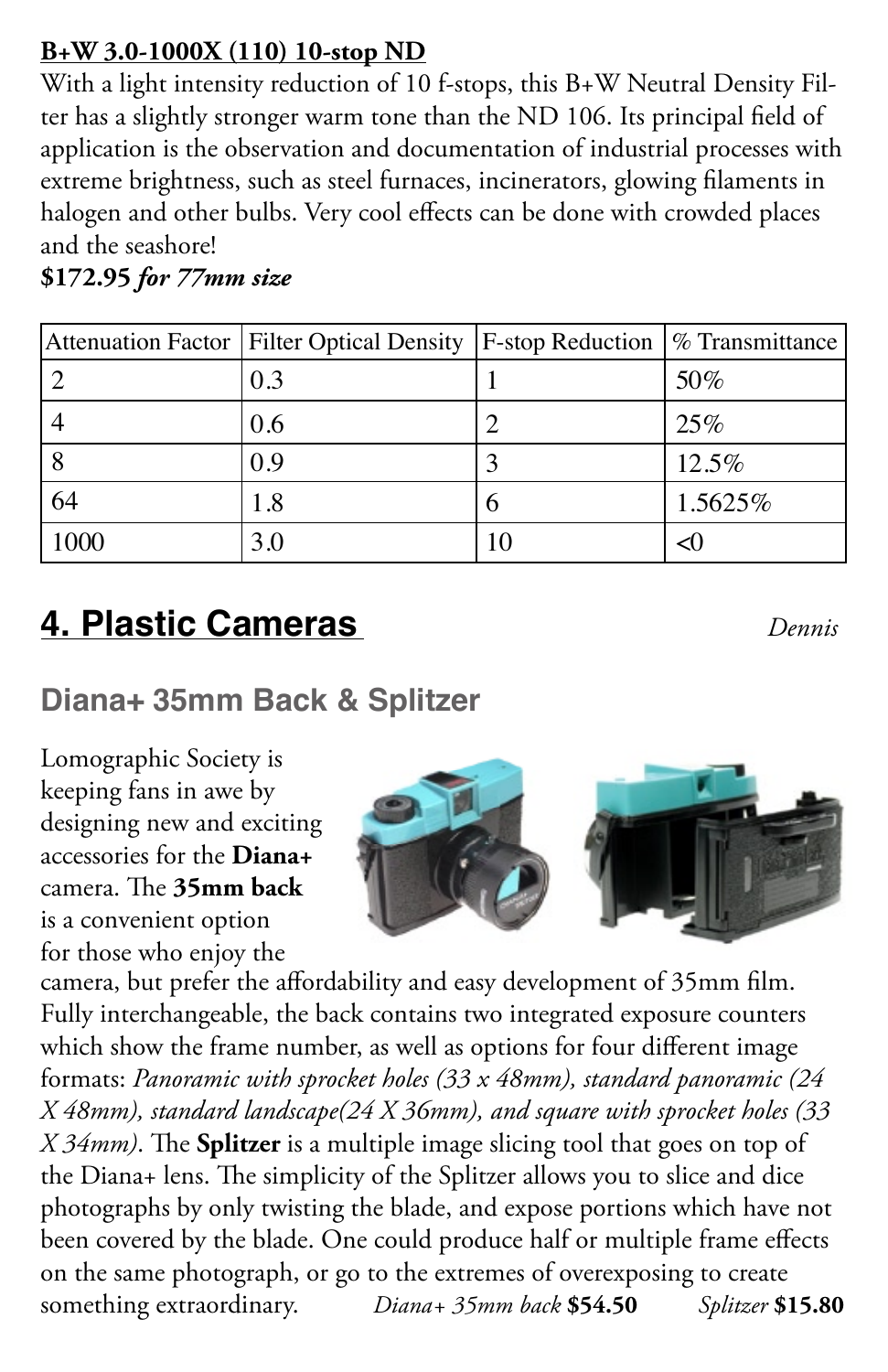### **5. Albums & Folders Update** *Barb*

The last items for my new Folder Sample sets have now arrived and I'm working to label and package them. Most of these will be new to Beau clients, but we believe they have potential to stimulate client interest and help increase your sales while remaining economical to you.

Once completed, the samples and special-order prices will be sent out with our catalogue sets. (Please bear in mind that these are not stocked at Beau Photo and that most special order mounts must be ordered by 'case quantity'.) Allow about 4 weeks for delivery to avoid angst.

#### **6. Renaissance Albums** *Sarah*

As the May Sale has come to an end and the blossom trees now show only their transition into summer, a ray of sunshine aka *Timshel* has returned to Gabriola Island. This last month I have undergone Timshel's brilliant but grueling training regime and I just about survived. Her extensive knowledge on 'Renaissance Albums' has been invaluable, PLUS I am almost programmed as a *Timshel Clone* (well not exactly). There is still rather a large pair of shoes under my desk that need to be filled, well.....GULP!!

Thank you Tim for all your generous hard work, time and energy and for putting up with my indiosyncrasies ;)

For the first couple of weeks I am sure to feel a bit lost without my mentor but I promise to find my feet quickly so in the meantime if you can be a little patient and email me with your questions on 'Renaissance Albums' I will respond pronto! Thank you!

And on a final note, now that the May Sale is done and dusted what 'Album' news can make your eyes as large as Pluto? Well, we have a few fantastic old stock albums on the shelves, Library Bound, Seville and Ventura to name a few (at marked down prices) that are in need of good homes, perhaps with happy newlywed couples, so drop by Beau sometime or write me an email for the lowdown!